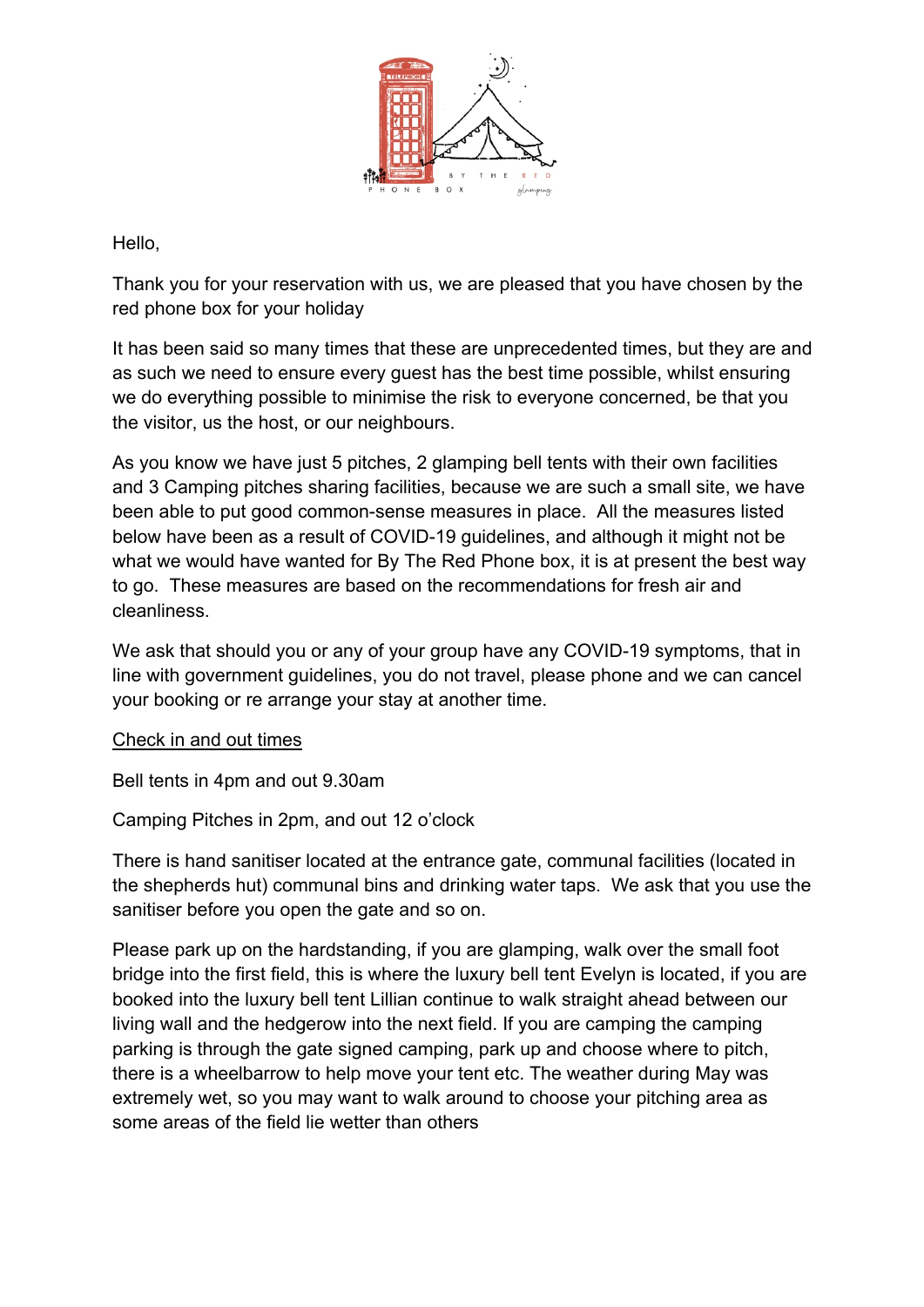Please call or text 07773 013364 or 07890 575783 or 01584 781542 to confirm you have arrived and if you should have any queries. And check in using our QR code for track and trace, please not if you check in anywhere else while out and about you will need to check in again on your return to By The Red Phone Box

We have placed a diluted solution of Milton fluid in spray bottles (or Dettol spray) located in the toilet and shower, and washing up area, we ask that you spray around the wash hand basin and shower after you have used it, feel free to use the spray before too.

We have replaced our hand towels in the shared toilet with paper hand towels, and a pedal bin. Please use your own towel in the shower, and do not leave any personal items. There will be liquid hand soap provided at both wash hand basins and Fairy anti bacterial washing up liquid at the washing up sink.

The shower should be left vacant for 15 minutes between uses, we ask that you set the clock located outside the shower at the time you leave (there is a clock inside the shower so you know what time it is) all visitors can then ensure the shower has been vacant for 15 minutes before they enter. This removes the necessity for booking or allocating times for showering which we felt was too constraining for all our visitors

Please leave the doors open to both the shower and toilet facility. (Unless it is pouring with rain)

Please do not shut the window or sky lights within the toilet and shower.

Luxury bell tents & Kitchens, we are currently offering 2 luxury bell tents. There has a been reduction in some of the items provided, we ask visitors to place all items such as maps, books, teddy bear on the table, and the bedding (please leave the mattress and pillow protectors on, we will change these) and throws into laundry bags. We then quarantine for 72 hours before washing. There is also a reduction of the number of items available in the kitchen, but we think you should still have everything you need, should there be an item you may need please give us a call. We would usually leave kitchen roll, tin foil etc but for now we ask you bring own, as to through it away would seem wasteful and to clean would feel impossible

We will do everything in our power to minimise the risk and ask you to share the responsibility with us by accepting the measures we have put in place.

We ask that you comply with the currently government guidelines, that you do not travel should you be showing any symptoms, and notify us immediately should you become symptomatic whist staying with us. We will all then follow the current government guidelines for someone becoming symptomatic away from home.

We live on the farm, and would usually be on hand and ask you to call at the house should you have any queries. However, we are currently asking all visitors to contact us by phone in the first instance and only call at the house should there be an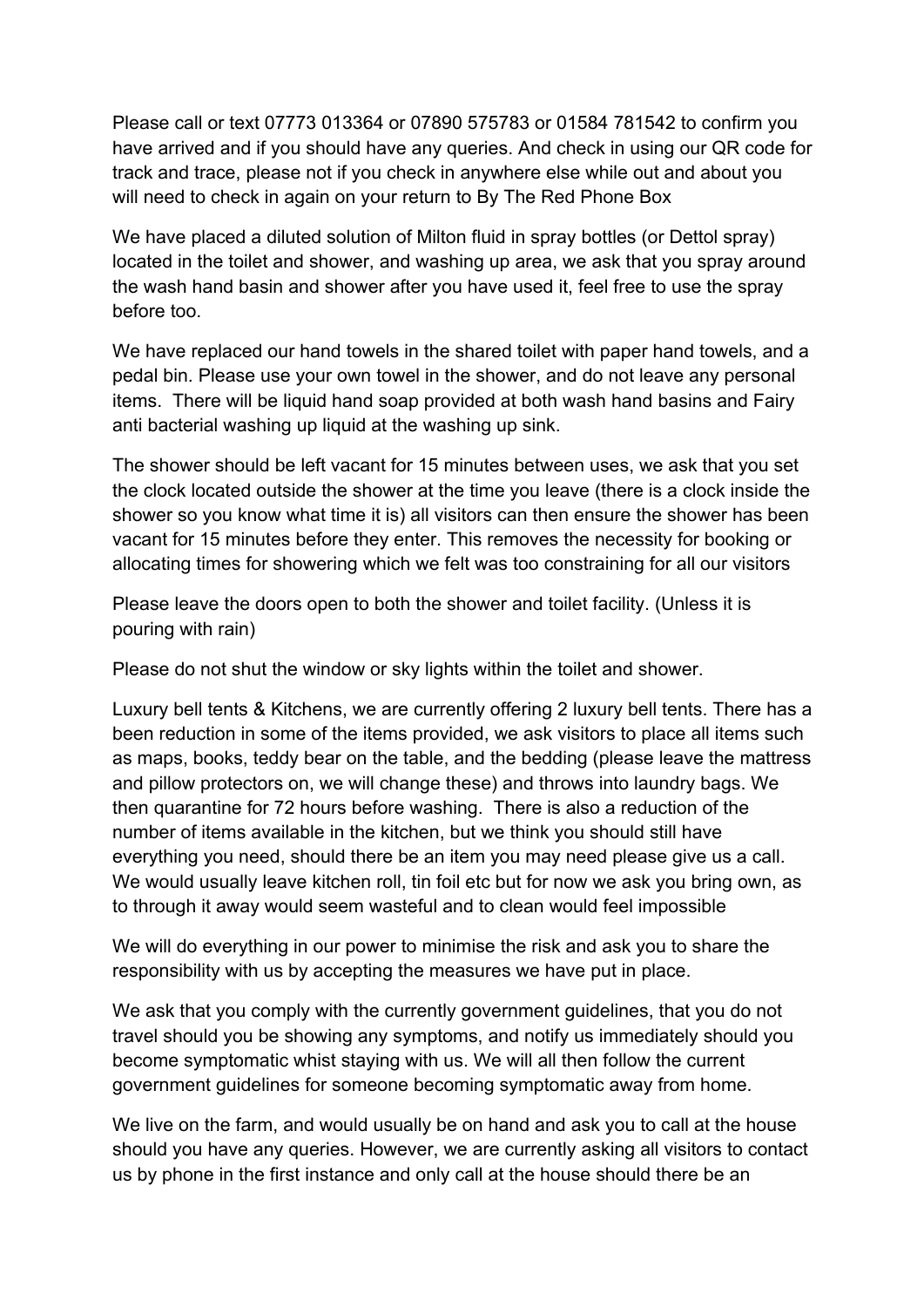emergency. Please do not call at either of the barn conversions adjacent the house. We will give you a call to make sure you have arrived and that everything is as it should be and to answer any questions you may have. Should you have any problems we will of course visit you and address any issues or concerns, keeping to social distancing measures.

We will also keep you up to date with which takeaways are open locally, and pubs offering takeaway services or are now open

## **Composting Toilet**

The composting toilet is very simple and works very well, if everyone follows a few simple steps!

Sit down wee's only please, there is a diverter in place, liquid to the front, solids to the back, should someone take a stand up wee, the solids and liquids become mixed, this stops the composting process leading to unpleasant smells,

Please place a layer of shavings down the toilet using the scoop provided, before and after depositing solids (notice the string tying it to the bucket? a modification installed after the scoop was dropped down the loo!)

# **Solar lights**

The Rice Horse Trailer lights and shepherds hut are powered by the solar panel located behind it, they are operated by the pull cord or switch found just inside the door. There are solar lights scattered around the site so that on dark nights finding your way around is a little easier. There is also a mobile phone charging point in the rice horse boxes (Evelyn its located in the corner boiler cupboard, Lillian its located on the wall opposite the loo)

Luxury bell tents, have solar lights both internally and externally, the on/off and settings controls for these are located on the rear of the small solar panels by the decked entrance to the tent.

Drinking water taps are located as follows, for Evelyn they are by the 5-bar timber gate next to the vintage horse trailer, for Lillian at the standpipe by the storage shed, for the camping to the side of the kitchen sink and at all kitchen sink washing up facilities.

Fire Point, Fire alarm bell, fire equipment. The Fire alarm bell is located on the side of the shepherds hut, this is also the fire point, there are fire buckets with sand, a fire extinguisher and fire blanket located here. There are fire blankets & fire extinguishers in each of the open bell tent kitchens and a fire extinguisher in the bell tents.

General – fires are not allowed, however there is a fire pit available, at the bell tents BBQs' are available please bring your own coals, and please leave the BBQs clean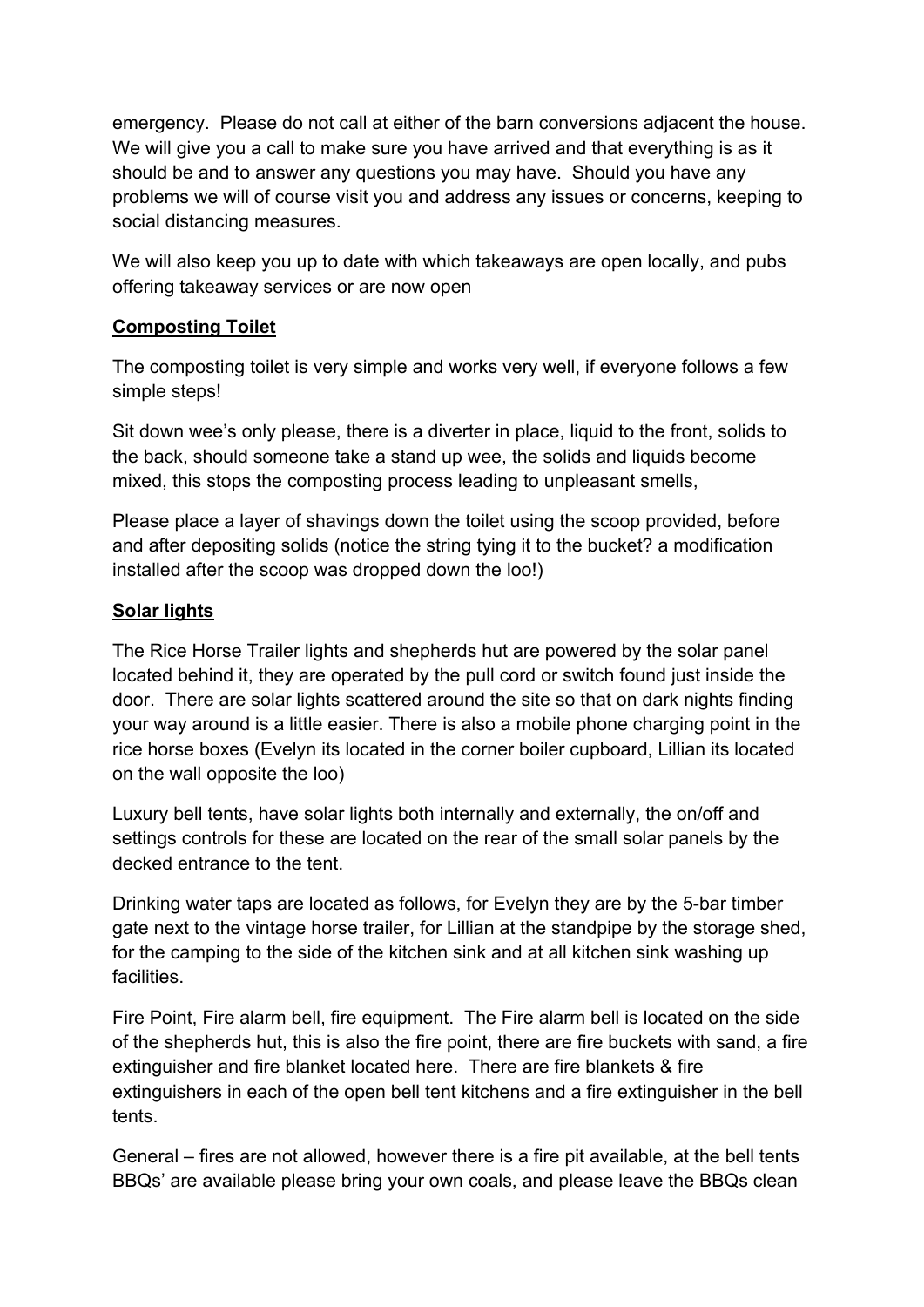when you leave there is a 2-ring gas burner in the kitchen, if you are camping there are bricks etc to put your BBQs on (in the carpark)

# **Bins**

These are situated in the glamping car park, there are 2 bins, one for landfill, and one for recycling, which is paper, cardboard, plastic bottles, and recyclable plastic containers, tins, and glass bottles, thank you for supporting us, by recycling and reducing the amount of waste we produce

## **Where to eat/shop**

There is a Tesco in Tenbury Wells, WR15 8AA along with many small independent shops, we certainly recommend the fruit and veg shop (located on the main road through Tenbury) before the round market and Wye Pies (which is a butchers too) located on the trading estate, on the Bromyard Road just as you are coming out of Tenbury WR15 8FA. 01584 811196

The takeaways are open, and pubs offering a takeaway service are;

The Fountain, 01584 810701 WR15 8TB

The Temeside 01584 711007 SY8 4AT

The Live and Let Live Neen Sollars 01299 832392 DY14 9AB

The Peacock,01584 810506 WR15 8LL (which is the closest)

But they are all within 10 minutes drive. They are all on Facebook for up-to-date menu.

Indian restaurants nearby are Shamraj in Tenbury 01584 819612, WR15 8EE

The Spice Empire in Cleobury Mortimer 01299 270419 DY14 8DG who offer delivery.

## **Health & Safety**

Doctors Tenbury Surgery 01584 810343

Tenbury hospital 01584 810643

Chemist 01584 810480

Our Risk assessment and check lists are our website should you like to take a look before you travel